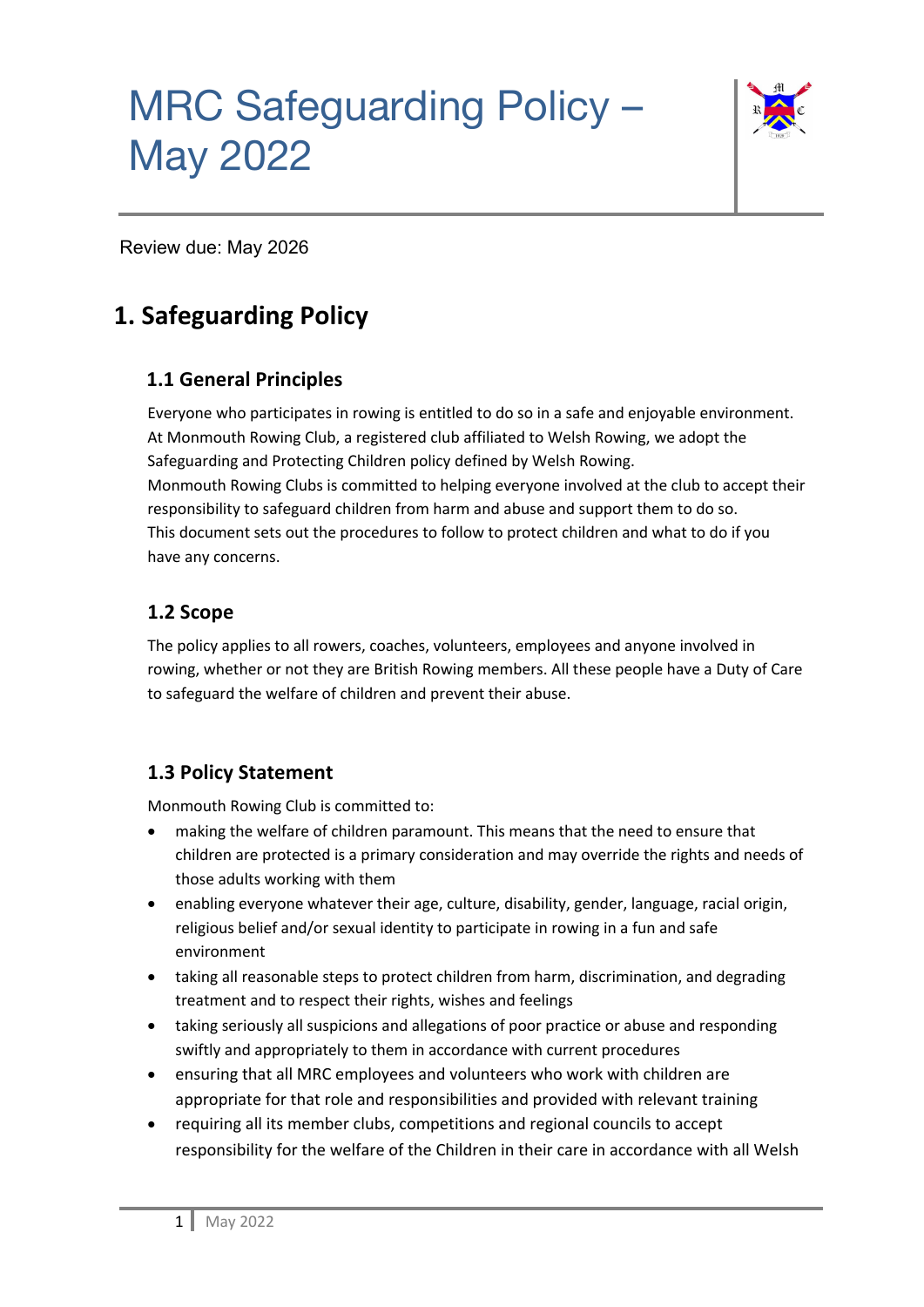

Rowing's policies and procedures, and to incorporate these in their constitutions and rules

• recognising that children and families from minority group backgrounds may face additional barriers to accessing help and reporting concerns in respect of safeguarding issues.

### **2 Good practice, poor practice and abuse**

### **2.1 Introduction**

It is not always easy to distinguish poor practice from abuse, whether intentional or accidental. It is not the responsibility of an individual in rowing to make judgements about whether or not abuse is taking place, but everyone has a responsibility to:

- identify poor practice and possible abuse
- act if they have concerns, as explained in Section 3.

### **2.2 Good practice**

Welsh Rowing strongly advises that coaches of Junior Rowers:

- be a Registered Individual member of British Rowing
- hold a British Rowing recognised coaching qualification
- have completed a recognised Safeguarding & Child Protection Basic Awareness course, within the last three years, as a minimum standard.

Everyone should:

- conduct a Risk Assessment before undertaking any rowing related activities
- aim to make the experience of rowing fun and enjoyable
- promote fairness and playing by the rules
- not tolerate the use of prohibited or illegal substances
- treat all children equally and preserve their dignity; this includes giving more and less talented members of a group similar attention, time and respect.

Those working directly with children should:

- respect the developmental stage of each rower and not risk sacrificing their welfare in a desire for club or personal achievement
- ensure that the training intensity is appropriate to the physical, social and emotional stage of the development of the rower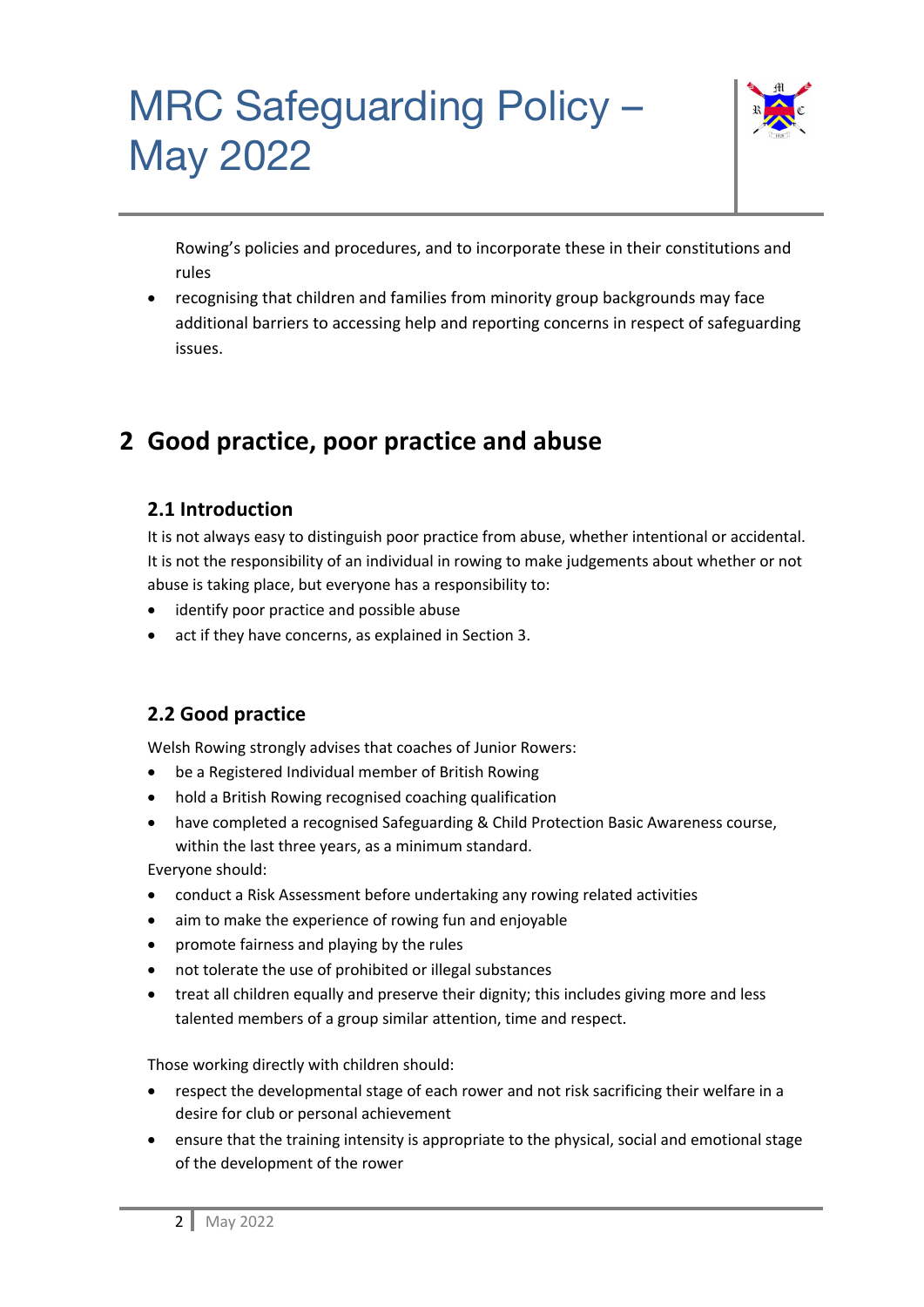

- work with parents and children to develop training and competition schedules which are suited to the needs and the lifestyle of the rower, not the ambitions of the parents, coaches, team managers or club
- build relationships based on mutual trust and respect, encouraging children to take responsibility for their own development and decision-making
- always be publicly open when working with children:
	- o avoid coaching sessions or meetings where a coach and an individual rower are completely unobserved
	- $\circ$  keep parents informed about the content and nature of any communications you have directly with their children including emails and text messages
	- o try to avoid one-to-one situations in changing rooms. If children need to be supervised/helped, try to involve parents or helpers
- maintain an appropriate and open environment, with no secrets
- avoid unnecessary physical contact with children. Physical contact (touching) can be appropriate so long as:
	- o it is neither intrusive nor disturbing
	- o the reason that it is necessary has been fully explained
	- o the rower's permission has been openly given
	- o it is delivered in an open environment
- maintain a safe and appropriate relationship with rowers. It is inappropriate for coaches and others in Positions of Trust to have an intimate relationship with a child under 18 years. This could be a criminal offence, an 'abuse of trust' as defined by the Sexual Offences (Amendment) Act 2000
- be an excellent role model by maintaining appropriate standards of behaviour at social events and competitions
- gain written parental consent, to act in loco parentis for the administration of emergency First Aid or other medical treatment if the need arises
- be aware of any medical conditions, existing injuries and medicines being taken. Keep a written record of any injury or accident that occurs, together with details of any treatment given
- arrange that someone with appropriate training in and current knowledge of emergency First Aid is available
- gain written parental consent for any significant travel arrangements, especially if an overnight stay is involved

#### **2.3 Poor practice**

The following are regarded as poor practice and should be avoided: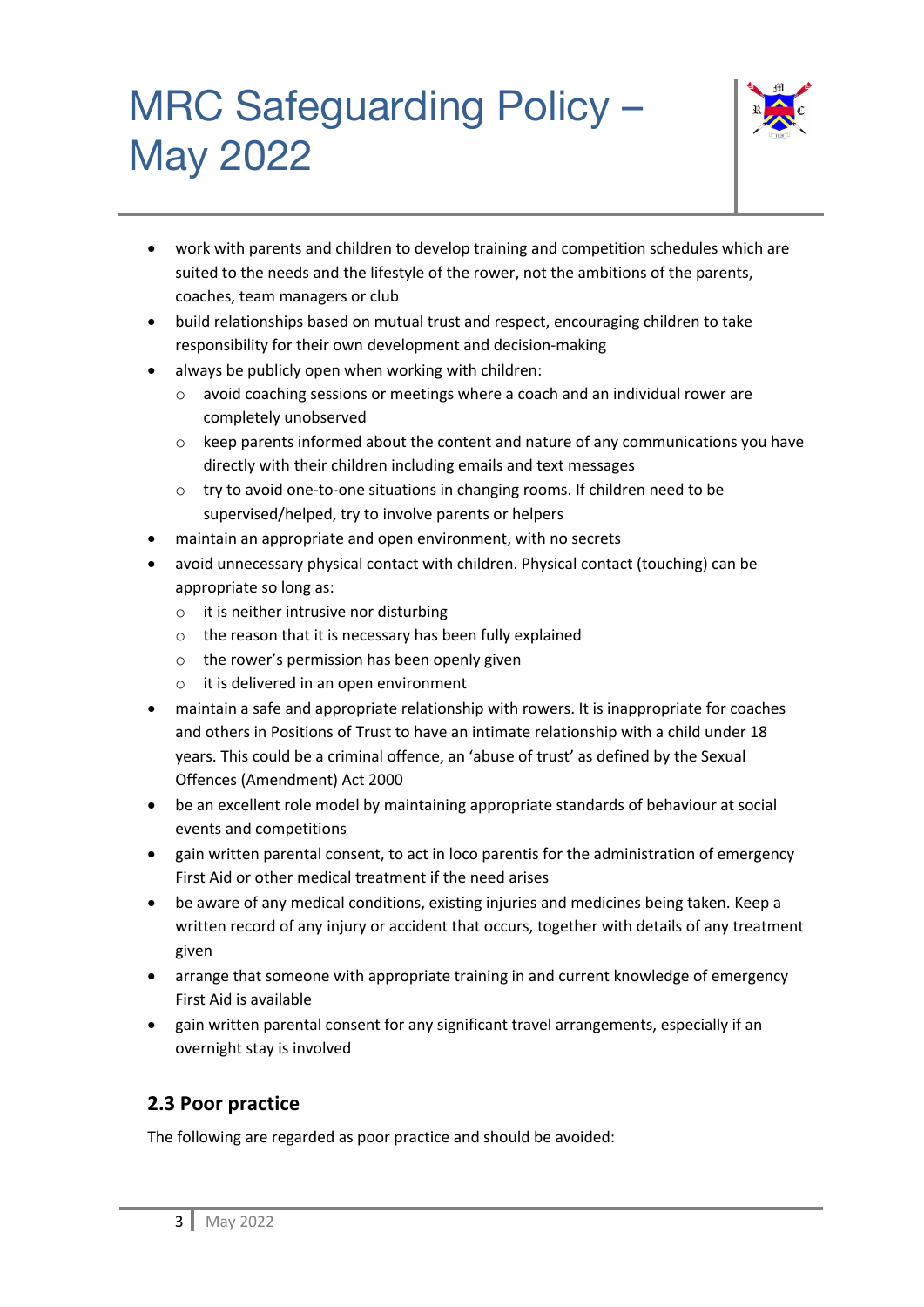

- communicating directly with a child without the parents' knowledge, this includes phoning, texting, social media and emailing
- spending excessive amounts of time alone with children away from others
- engaging in rough, physical or sexually provocative games
- allowing or engaging in inappropriate touching of any form
- using inappropriate language to a child or allowing children to use inappropriate language unchallenged
- making sexually suggestive comments to a child, even in jest
- reducing a child to tears as a form of control
- letting allegations made by a child go uninvestigated, unrecorded, or not acted upon
- doing things of a personal nature that children can do for themselves
- taking children alone in a car on journeys, however short (see note below)
- inviting or taking children to your home or office where they will be alone with you (see note below)
- sharing a room with a child.

**Note***: In exceptional circumstances it may be impractical to avoid some of these particular examples of poor practice. In which case, to protect both the children and yourself, you must seek parental consent and also make sure that the CWO of your club/organisation is aware of the situation and gives approval.*

If whilst in your care a child is accidentally hurt, the child seems distressed in any way, appears to be sexually aroused by your actions, or misunderstands or misinterprets something you have done, report any such incidents as soon as possible to another adult and make a brief written note of it. Parents should also be informed of the incident.

### **2.4 Abuse**

Abuse in all its forms can affect a child at any age. The effects can be so damaging that without appropriate intervention, they may continue to have a very negative impact upon an individual into adulthood.

An individual who has been abused may:

- find it difficult, or impossible to maintain a stable, trusting relationship
- become involved with drugs or prostitution
- attempt suicide or self-harm
- go on to abuse another child.

Children with disabilities may be at increased risk of abuse through various factors such as:

• stereotyping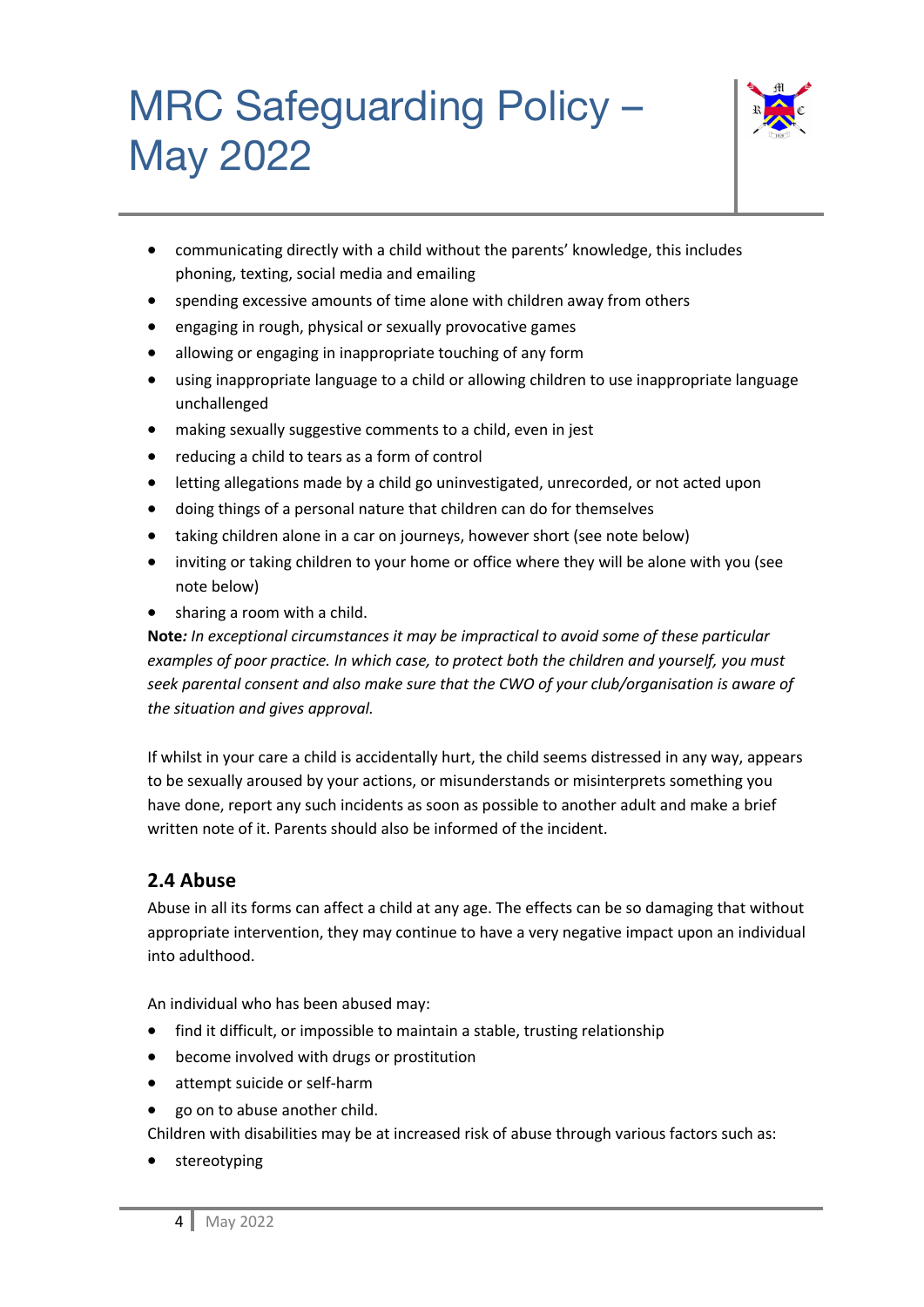

- prejudice
- discrimination, including ethnic or racial
- **isolation**
- powerlessness to protect themselves
- inability to communicate that abuse has occurred

### **2.4.1 Indicators of Abuse**

Even for those experienced in working with child abuse, it is not always easy to recognise a situation where abuse may occur or has already taken place. It is not the responsibility of those working in rowing to decide that child abuse is occurring, but it is their responsibility to act on any concerns.

Indications that a child is being abused may include one or more of the following:

- unexplained or suspicious injuries such as bruising, cuts or burns, particularly if situated on a part of the body not normally prone to such injuries or an injury for which an explanation seems inconsistent
- the child describes what appears to be an abusive act involving him/her
- someone else, a child or adult, expresses concern about the welfare of a child
- unexplained changes in a child's behaviour, e.g., becoming very quiet, withdrawn, displaying sudden outbursts of temper or behaviour changing over time
- inappropriate sexual awareness
- engaging in sexually explicit behaviour
- distrust of adults, particularly those with whom a close relationship would normally be expected
- difficulty in making friends
- being prevented from socialising with other children
- displaying variations in eating patterns including overeating or loss of appetite
- losing weight for no apparent reason
- becoming increasingly dirty or unkempt.

Abuse may take a number of forms, and may be classified under the following headings:

#### **2.4.2 Neglect**

Neglect is the persistent failure to meet a child's basic physical and/or psychological needs, likely to result in the serious impairment of the child's health or development. It may also include neglect of, or unresponsiveness to, a child's basic emotional needs. In a rowing situation this could include: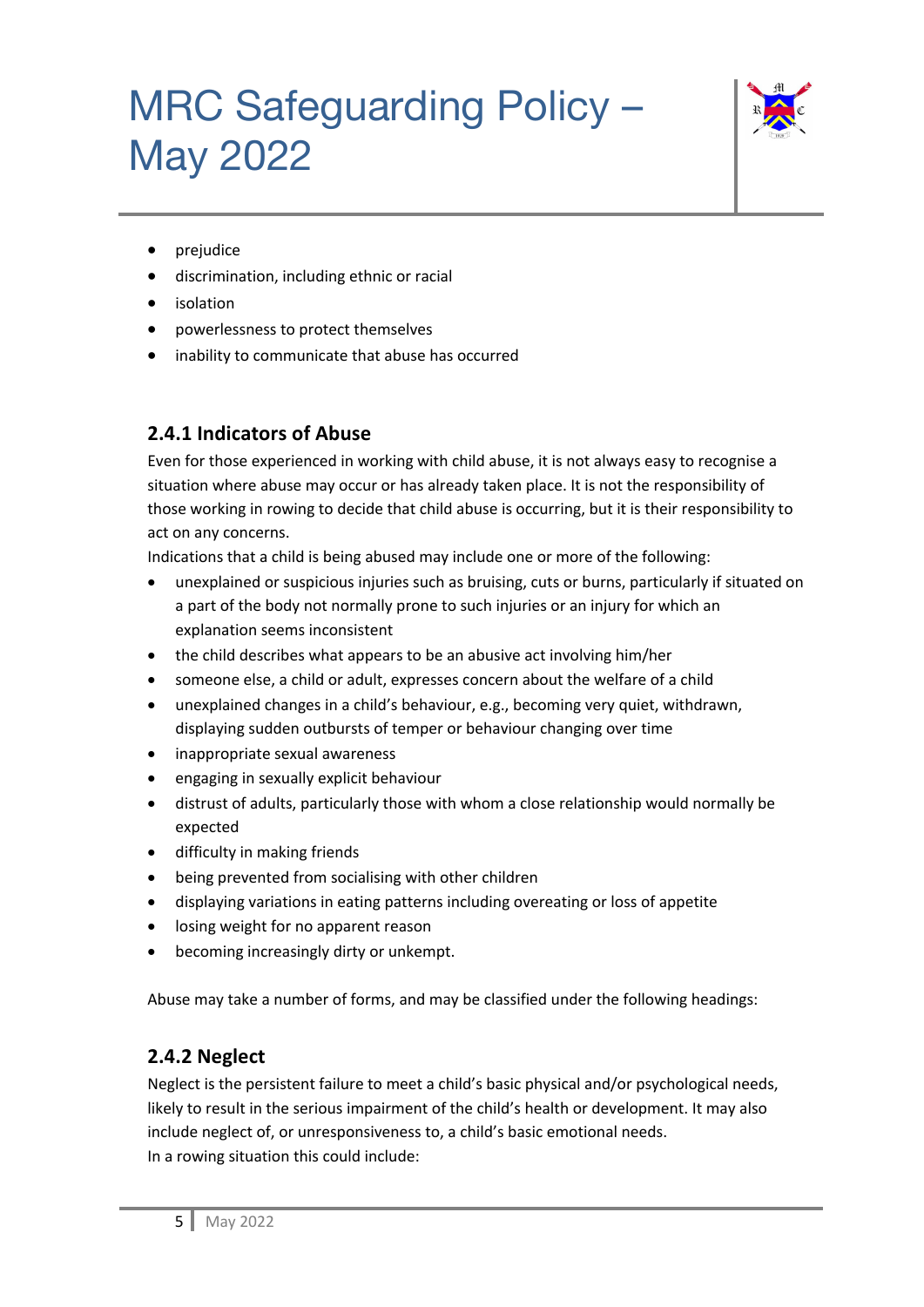

- a coach not keeping children safe by exposing them to undue cold, heat or the unnecessary risk of injury e.g., allowing rowers under their supervision to train or race inappropriately clothed for the prevailing conditions
- a parent consistently leaving a child without adequate provisions e.g., food, water, clothing, sun protection.

#### **2.4.3 Physical Abuse**

Physical Abuse may involve hitting, shaking, throwing, poisoning, burning or scalding, drowning, suffocating or otherwise causing physical harm to a child. Physical harm may also be caused when a parent or carer fabricates the symptoms of or induces illness in a child.

In a rowing situation this could include:

• a coach disregarding the individual requirements of each Child's growing body or needs when setting a training programme e.g., allowing 14-year-olds to undertake hour-long, continuous ergos.

### **2.4.4 Sexual Abuse**

Sexual Abuse involves forcing or enticing a child or young person to take part in sexual activities, whether or not the child is aware of, or consents to, what is happening. The activities may involve physical contact, including penetrative acts such as rape, buggery or oral sex or non-penetrative acts such as fondling. It may also include non-contact activities such as involving children in looking at, or in the production of, pornographic material or watching sexual activities, or encouraging children to behave in sexually inappropriate ways.

In a rowing situation, indicators could include:

- a coach engaging in unnecessary and inappropriate physical contact e.g., massaging the shoulders of the rowers suggestively
- a coach making suggestive comments to their rowers
- an inappropriately close relationship developing between a rower and a coach
- an individual spending an unnecessary amount of time in the changing area when children are present.

#### **2.4.5 Emotional Abuse**

Emotional Abuse is the persistent emotional ill treatment of a child such as to cause severe and persistent adverse effects on the child's emotional development. It may involve making the child feel or believe that they are worthless or unloved, inadequate or valued only insofar as they meet the needs of another person. It may feature age or developmentally inappropriate expectations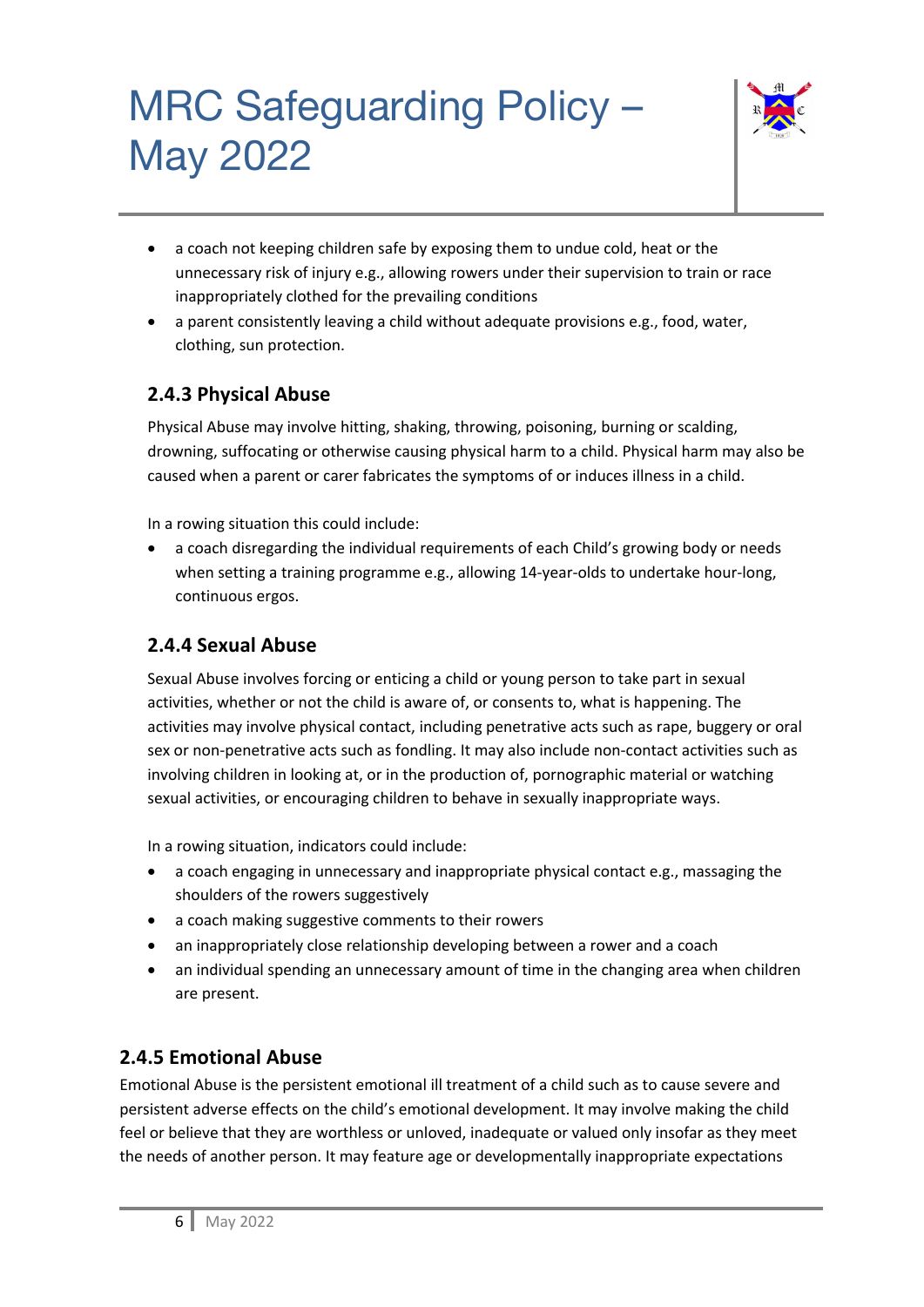

being imposed on children. It may involve seeing or hearing the ill-treatment of another. It may involve serious bullying causing children to frequently feel frightened or in danger, or the exploitation or corruption of children. Some level of emotional abuse is involved in all types of maltreatment of a child, although it may occur alone.

In a rowing situation this could include:

- a parent or coach subjecting a rower to constant criticism, name-calling, sarcasm, bullying or racism
- a parent or coach putting a rower under unrealistic pressure in order to perform to high expectations.

#### **2.5 Bullying**

"Bullying is deliberately hurtful behaviour, usually repeated over a period of time, where it is difficult for those being bullied to defend themselves"

Bullying can be:

- **Emotional** being unfriendly, excluding (emotionally and physically), sending hurtful text messages, tormenting (e.g., hiding kit threatening gestures)
- **Physical** pushing, kicking, hitting, punching or any use of violence
- **Racist** racial taunts, graffiti or gestures
- **Sexual unwanted physical contact or sexually abusive comments**
- **Homophobic** because of, or focussing on, the issue of sexuality
- **Verbal** name-calling, sarcasm, spreading rumours, teasing.

#### **2.5.1 Anti-Bullying Policy**

Monmouth Rowing Club is committed to fostering a caring, friendly and safe environment for everyone involved in rowing so they can participate in a relaxed and secure atmosphere. Bullying of any kind is unacceptable in rowing. If bullying does occur, all rowers, coaches, volunteers or parents should be able to tell and know that incidents will be dealt with promptly and effectively. Competitive sports such as rowing are an ideal environment for the bully.

The bully in rowing can be a:

- parent who pushes too hard
- coach who adopts a 'win at all costs' philosophy
- rower or cox who intimidates or ridicules a peer
- club official who places unfair pressure on a person
- spectator who constantly shouts abuse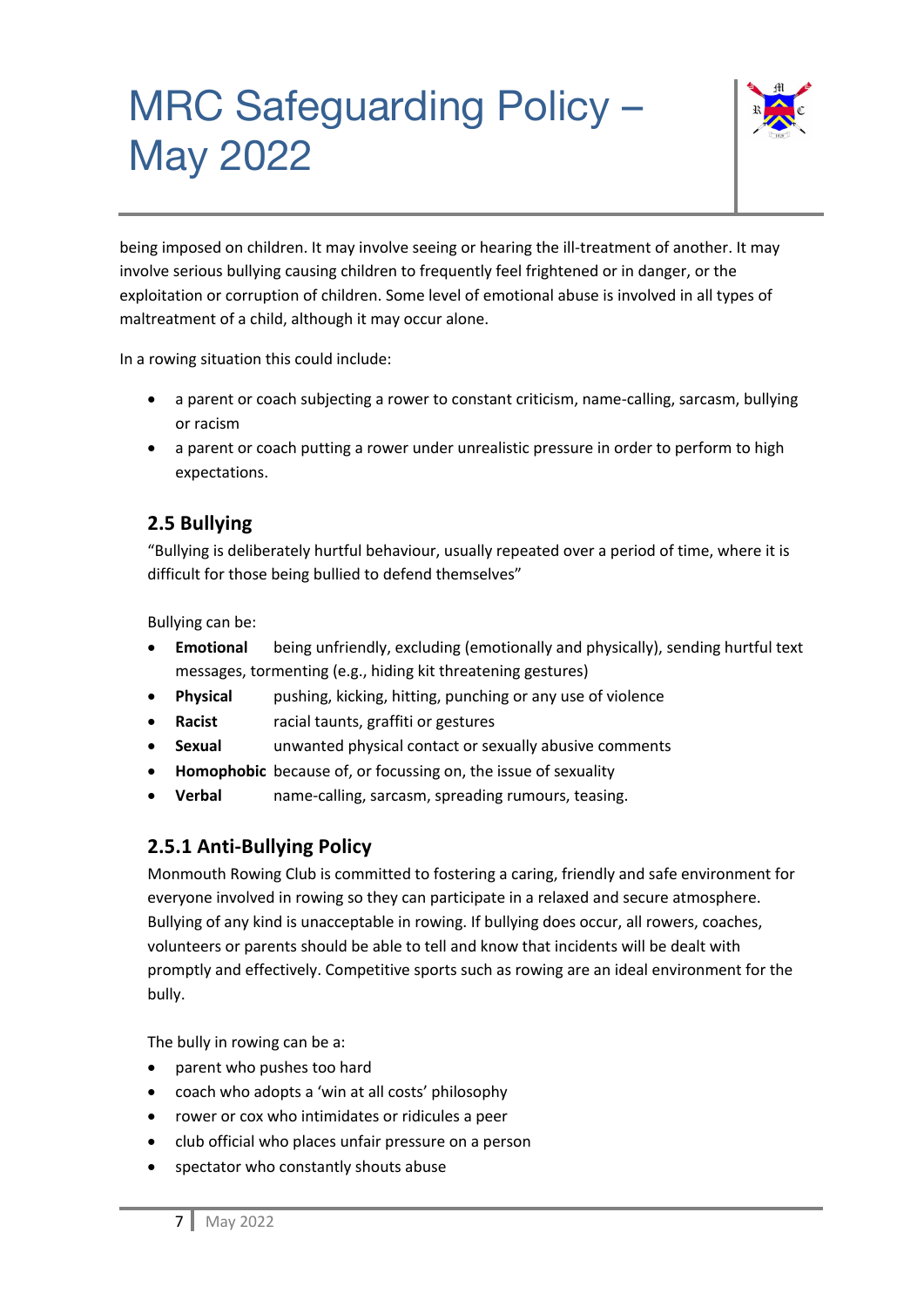

For further details refer to the MRC Anti-Bullying Policy available at www.monmouthrc.org.uk

### **2.5.2 Why is it important to respond to bullying?**

Bullying results in pain and distress to the victim. No one deserves to be a victim of bullying. Everybody has the right to be treated with respect. Rowers who are bullying need to learn different ways of behaving. Everyone involved in rowing has a responsibility to respond promptly and effectively to issues of bullying.

### **2.5.3 Signs and Symptoms**

The damage inflicted by bullying can frequently be underestimated. It can cause considerable distress to children. A child may indicate by signs or behaviour that he or she is being bullied. Adults should be aware of, and investigate, these possible signs if a child:

- says they are being bullied
- is unwilling to go to club sessions
- becomes withdrawn, anxious or lacking in confidence
- feels ill before training sessions
- has clothes torn or possessions damaged
- has possessions go 'missing'
- asks for money or starts stealing money (to pay bully)
- has unexplained cuts or bruises
- is frightened to say what's wrong
- gives improbable excuses for any of the above

In more extreme cases:

- starts stammering
- cries themselves to sleep at night, has nightmares or wets the bed
- becomes aggressive, disruptive or unreasonable
- is bullying other Children or siblings
- stops eating
- self-harms
- attempts or threatens suicide or runs away.

These signs and behaviours may indicate other problems, but bullying should be considered a possibility and be investigated.

### **2.5.4 Procedures for reporting bullying**

• Report bullying incidents to the Club Welfare Officer or a member of the Club's committee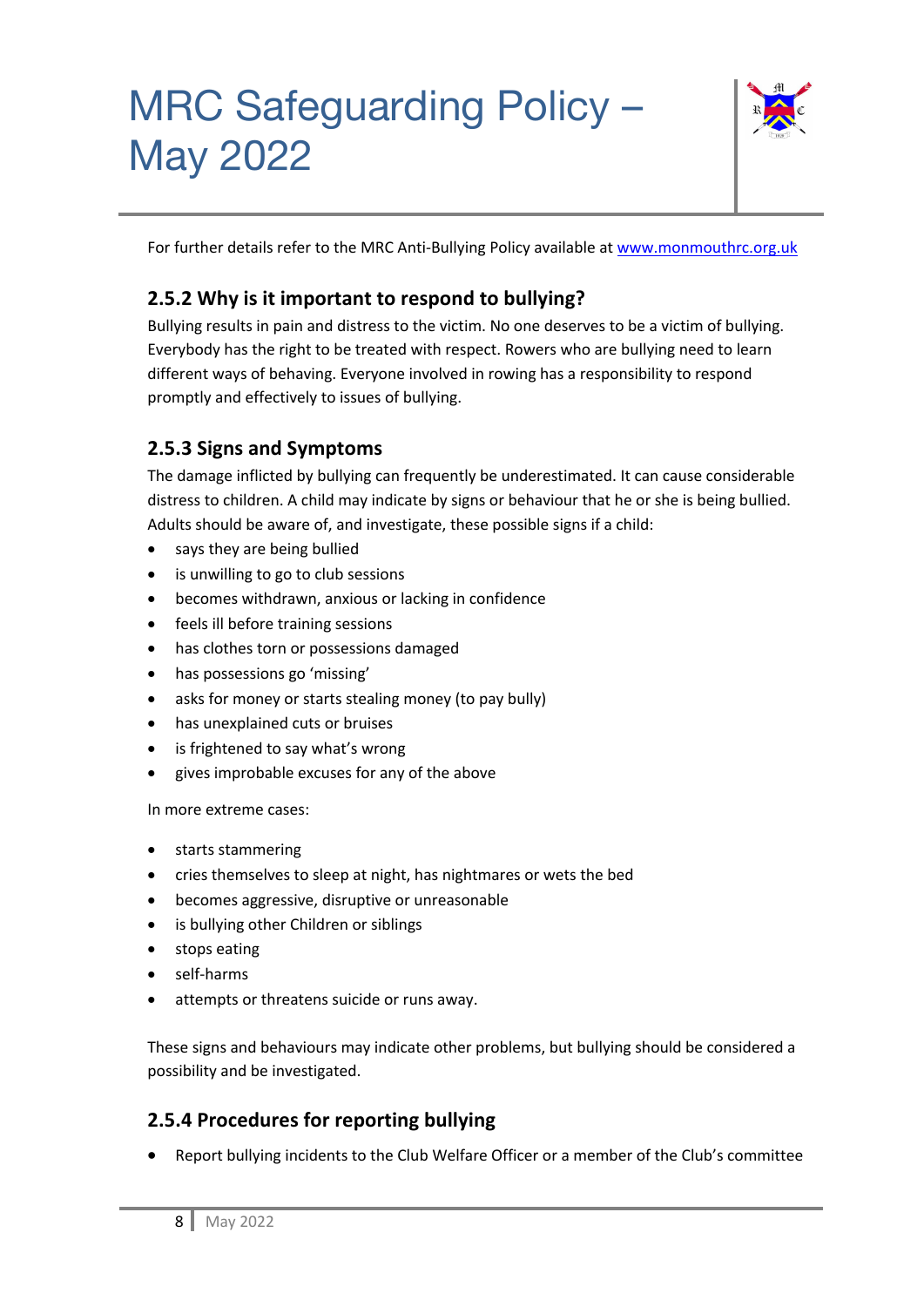

- Parents should be informed and will be asked to come into a meeting to discuss the problem.
- The bullying behaviour or threats of bullying must be investigated, and the bullying stopped quickly.
- An attempt will be made to help the bully (bullies) change their behaviour.
- In cases of serious bullying, the incidents will be referred to Welsh Rowing for advice.
- If necessary and appropriate, police will be consulted.
- If mediation fails and the bullying is seen to continue the club will initiate disciplinary action under the club constitution, or where appropriate under Welsh Rowing Disciplinary Procedures.

### **3. Responding to suspicions and allegations of poor practice and abuse**

### **3.1 Introduction**

Although most cases of child abuse take place within the family setting, abuse can and does occur in rowing.

- It is essential that all allegations are taken seriously, and appropriate action is taken.
- It is not your responsibility to decide if child abuse is taking place.
- It is your responsibility to report your concerns to the appropriate agencies (see below).
- Not acting is not an option.

If you are not sure and want to discuss something, please contact the Lead Safeguarding Officer at Welsh Rowing or NSPCC for advice.

### **3.2 Receiving evidence of possible abuse**

If you suspect, witness or suffer any case of abuse, please contact the Club Welfare Officer by email welfareofficer@monmouthrc.co.uk. All cases should be fully documented and will then be passed to Welsh Rowing for investigation.

You may have concerns about abuse/poor practice because:

- you see it happening
- you recognise signs such as those listed in Section 2.4.1
- someone reports it to you
- a child approaches you directly.

If a child says or indicates that they are being abused, or you have concerns about their welfare you should: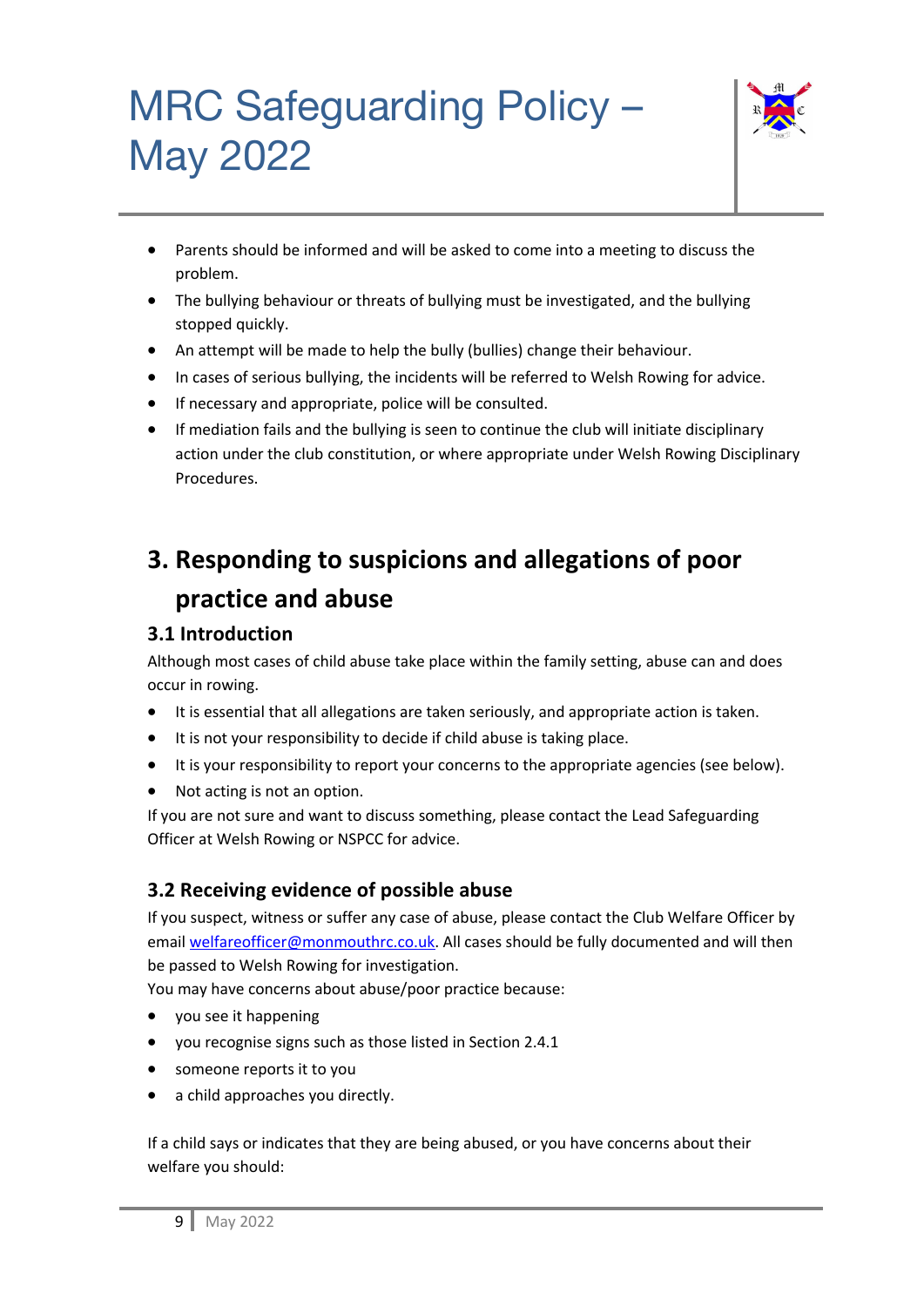

- react calmly so as not to frighten them
- tell them they are not to blame and that it was right to speak up
- take what they say seriously
- recognise that there may be inherent difficulties in interpreting what is said by someone who has a speech disability and/or differences in language
- keep questions to the absolute minimum necessary so that there is a clear and accurate understanding of what has been said
- reassure them, but do not promise to keep the matter secret explain that to resolve the problem it will be
- necessary to inform other people as appropriate
- the safety of the child is paramount if the child needs urgent medical attention call an ambulance, inform the doctors of the concern and ensure they are made aware that this is a child protection issue
- record all information
- report in accordance with Welsh Rowing's procedures.

#### **Avoid asking leading questions such as 'Was it X who did this?' Rather say, 'Is there anything else you want to tell me?'**

A series of British Rowing support documents to help those in receipt of concerns, those against whom allegations have been made and those reporting allegations and concerns are available on the British Rowing website http://www.britishrowing.org/about-us/safeguarding

#### **3.3 Recording information: confidentiality and information sharing**

All concerns that you may have or receive should be recorded, ideally using the British Rowing form, Recording Concerns of Abuse.

You are recording this information for:

- yourself, so you have a record of what happened
- the CWO or other designated welfare person within your club, who will co-ordinate any action that needs to be taken
- the Welsh Rowing Lead Safeguarding Officer so that they can advise you
- the Police/Children's Social Care Services if appropriate.

It is not appropriate to share sensitive and confidential information with other people, e.g.:

- your club committee, or members of your club
- other acquaintances outside rowing.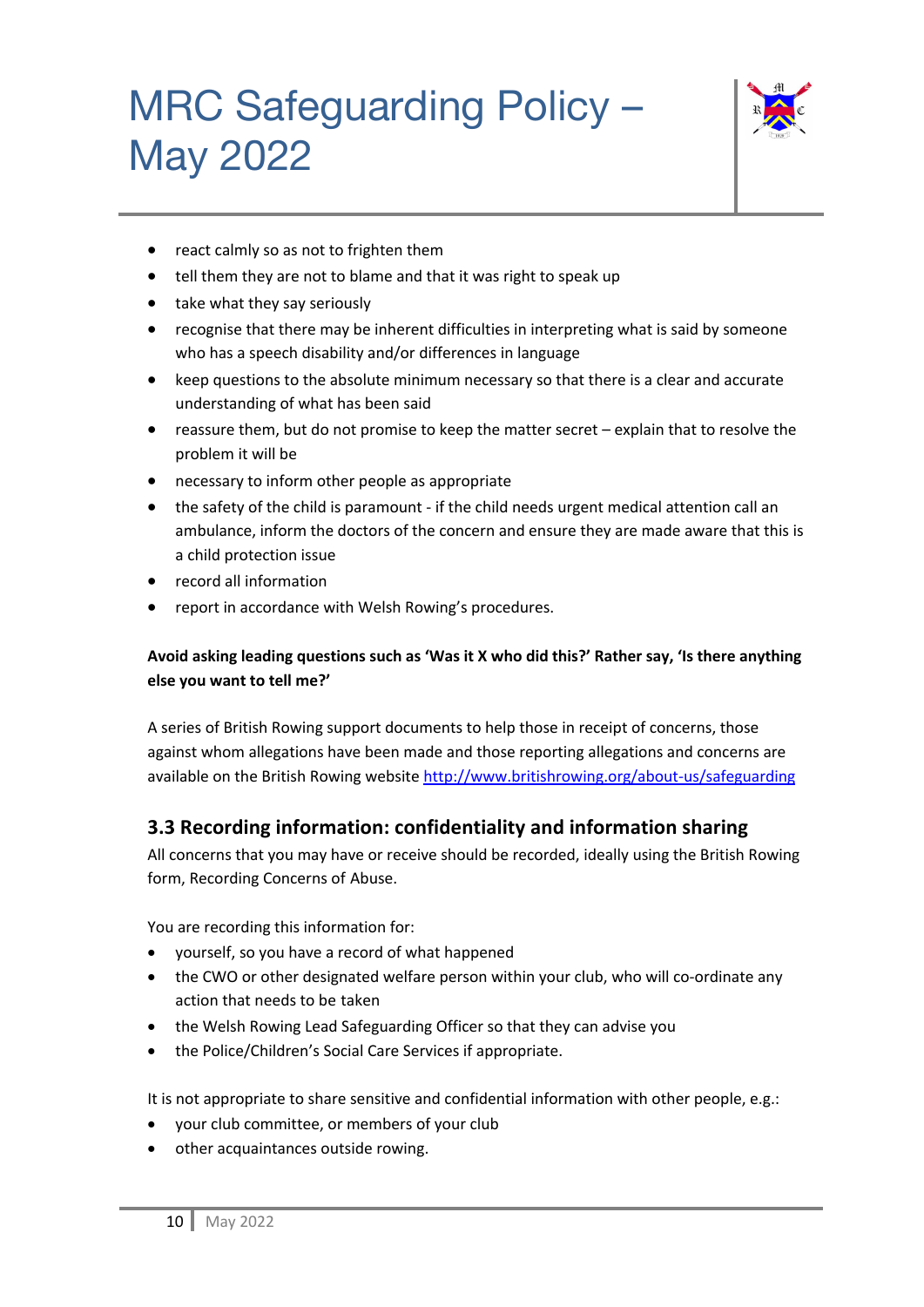

Any information relating to Child Protection should be held under secure conditions and made available on a need-to-know basis.

When completing the form, you should:

- confine yourself to the facts what you have observed/seen, heard or had reported to you
- distinguish between what is your own personal knowledge and what you have been told by other people
- not include your own opinions on the matter. Be clear where you are giving either your own or others' interpretation of events and the reasons for this (e.g., context, individual's response to challenge).

### **3.4 Reporting the concern**

The discovery that someone you know may be abusing a child will raise feelings and concerns at your club. Although it can be difficult to report such matters, you must remember that:

- the welfare of the child is paramount
- being vigilant helps to protect children
- everyone has a duty of care to report any concerns they have immediately
- a good reporting structure ensures that concerns are dealt with fairly.

#### **If the CWO or LSO at Welsh Rowing is not available, and the matter is urgent:**

- **1. Contact a statutory agency directly for advice**
- **2. Complete the incident referral form and send to LSO at Welsh Rowing**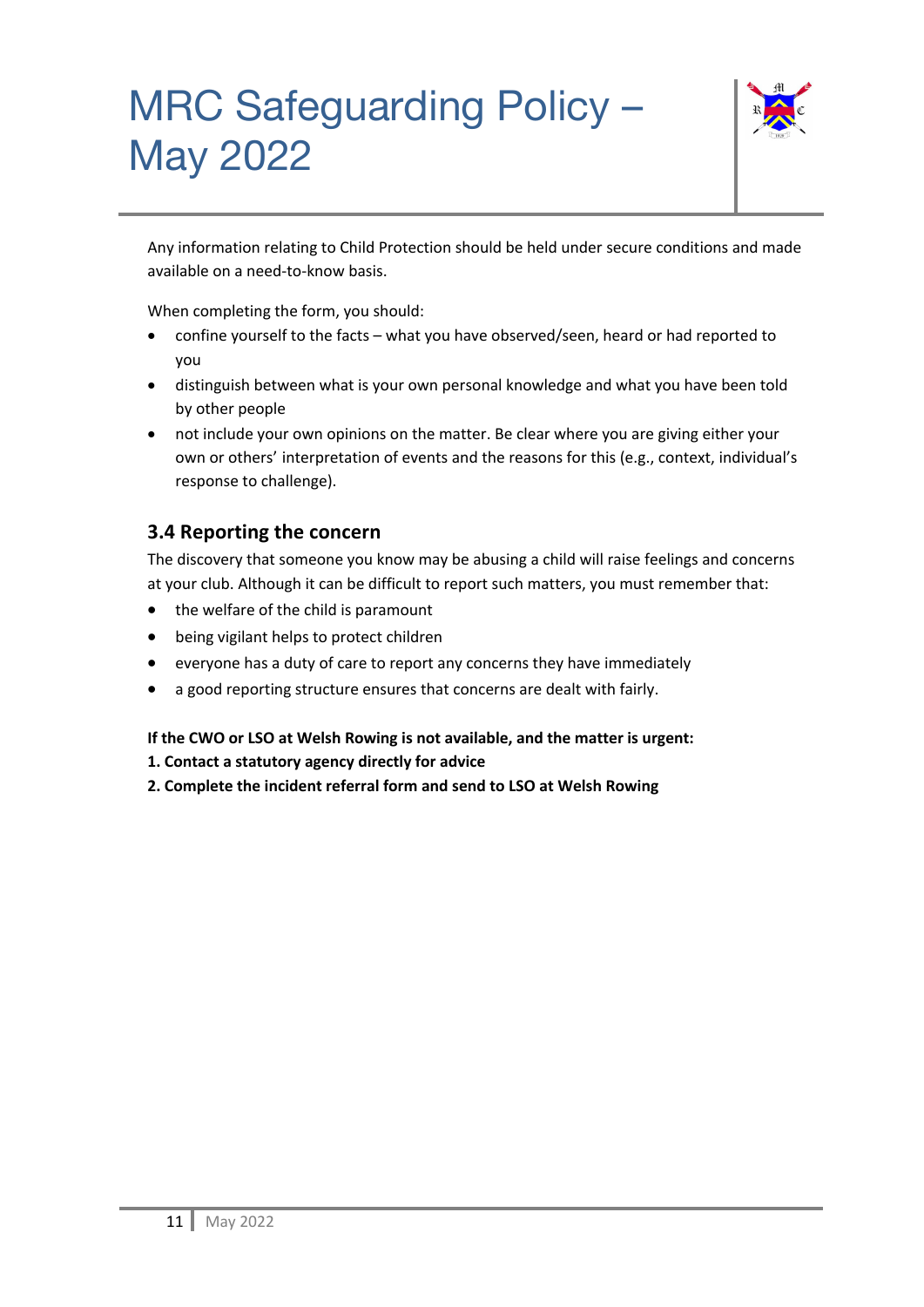



**NB Where 'British Rowing' is identified in the CPSU flowcharts, in Wales this refers to 'Welsh Rowing'.**

#### **3.4.1 Circumstances where reporting to the CWO is not possible**

- If the CWO is unavailable or is implicated, talk directly to a senior club officer or go directly to Welsh Rowing's Lead Safeguarding Officer for advice.
- When with rowers away from home, inform the person who has responsibility for welfare. This may be the head coach or team leader

#### **3.4.2 Involving parents or carers**

Welsh Rowing is committed to working in partnership with parents. In most situations, it is important that the CWO or LSO involves parents to clarify any initial concerns e.g., if a child seems withdrawn, they may have experienced a recent bereavement.

Where a parent or carer may be responsible for the abuse or may not be able to respond to the situation appropriately, they should not be involved, as it may place the child at greater risk.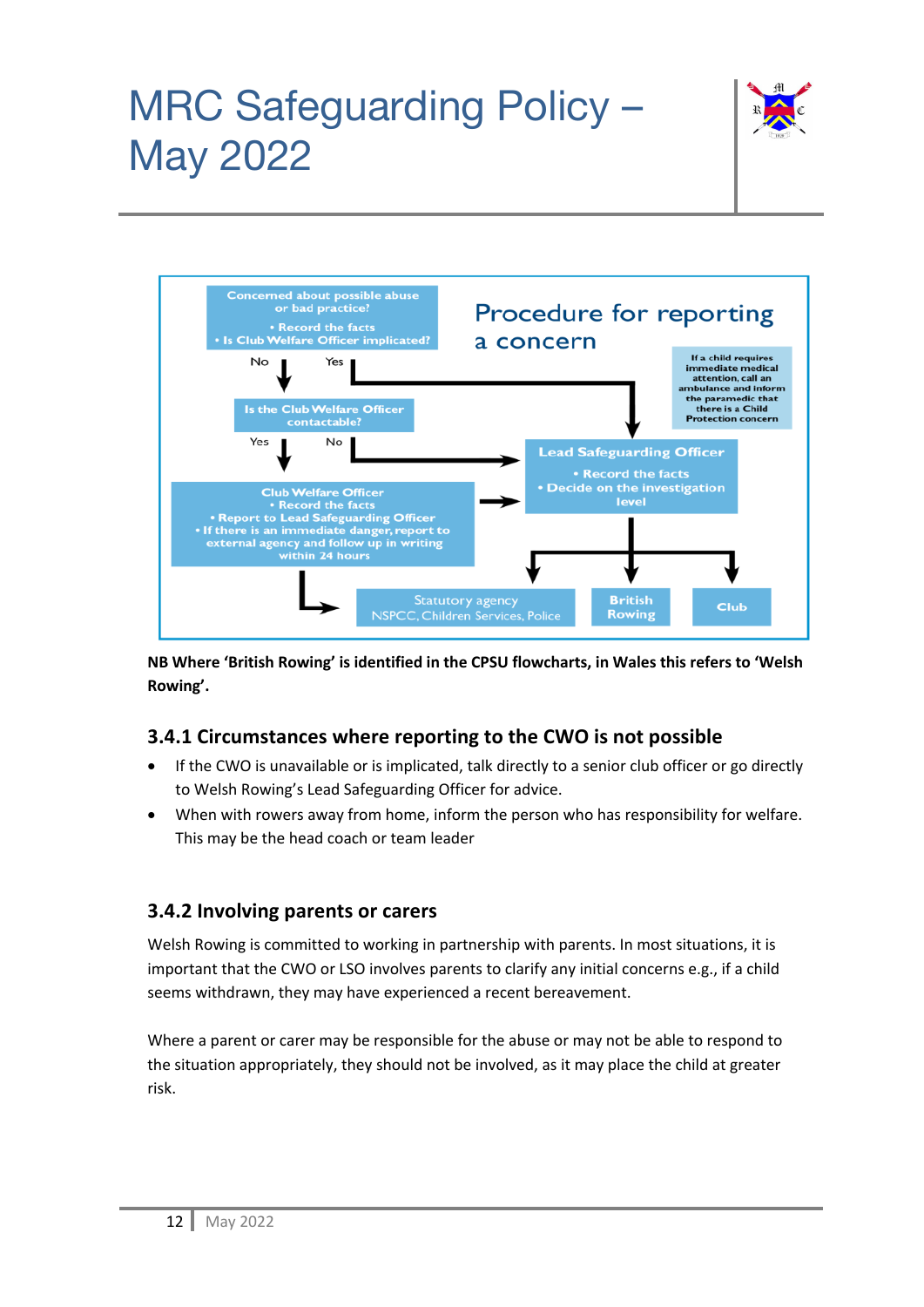

### **3.4.3 Involving Welsh Rowing**

The LSO must be informed of all allegations of abuse and persistent poor practice as soon as possible in order to decide the following:

- what further action should be taken by the club or Welsh Rowing
- whether further action, advice or investigation is needed by/from the Police, Children's Social Care Services or the NSPCC.

Passing on this information is important because the matter may be just one of a series of other instances which together cause concern. It enables the Board of Welsh Rowing to analyse trends and improve existing Welsh Rowing policy and guidance.

Any letters to the LSO regarding referrals should be marked 'private and confidential' and sent to: LSO, Welsh Rowing, Channel View Centre, Cardiff, CF11 7HB. Alternatively, the LSO can be contacted on 07890 992858. The LSO or another designated person from Welsh Rowing will keep you notified of procedures and timescales whilst any investigation is ongoing.

### **3.4.4 Involving Statutory Agencies**

In any case of physical or sexual abuse or where the child's safety is at risk, you should contact one of the following statutory agencies immediately:

4. Your local Police Child Protection Team or in an emergency dial 999.

The police should be involved if the apparent abuse is of a criminal nature or if the incident involves a person outside the child's family. A record should be made of the crime reference number.

5. Local Authority Children's Social Care Services (formerly known as Social Services).

This body has a statutory duty for the welfare of Children, especially where the alleged person is a member of the child's family. When a referral is made, its staff has a legal responsibility to investigate. This may involve talking to the child and family and gathering information from other people who know the child. In an emergency the Samaritans (08457 909 090) will hold the duty officer's contact number.

6. NSPCC (freephone 24-hour helpline 0808 800 5000). You do not have to give your name, but it is helpful if you can.

All telephone referrals to any of the above bodies should be confirmed in writing within 24 hours. You should record the following: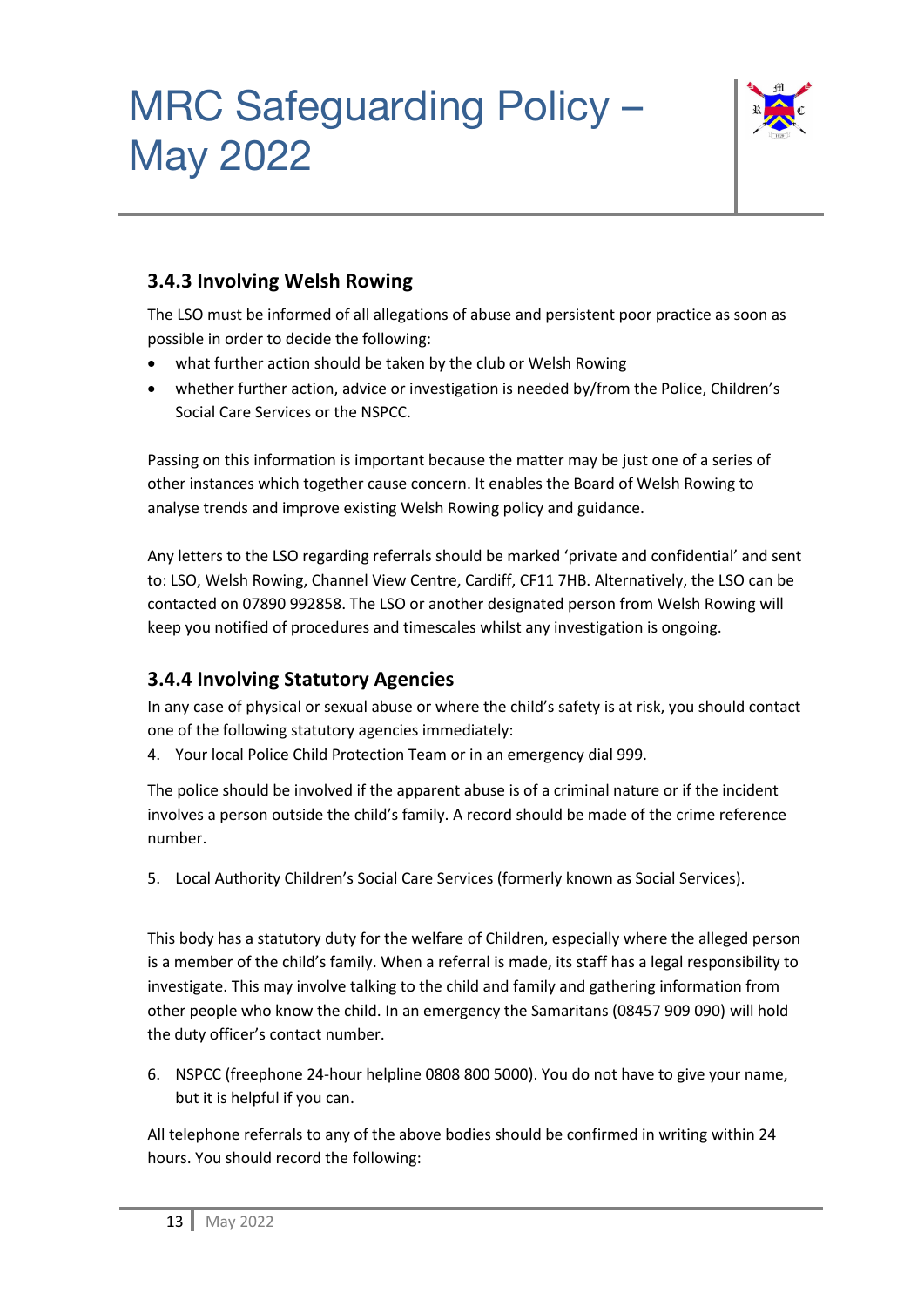

- 7. name and job title of the member of staff to whom the concerns were passed
- 8. the time and date of the call
- 9. a summary of the information shared, and the response received.

### **3.5 Allegations of previous abuse**

Allegations of abuse are occasionally made some time after the event, for example by an adult abused as a child by a member of staff who is still working with children.

Where such an allegation is made, you should follow the procedures given above and have the matter reported to the

### **4. Safeguarding children in the club**

### **4.1 Club Welfare Officer (CWO)**

The Club Welfare Officer is responsible for acting as a source of advice on child protection matters and for co-ordinating action within the club on receipt of any concerns or referrals. The Club Welfare Officer is also responsible for administering the Disclosure and Barring Service (DBS) and ensuring that the club adopts and follows the Welsh Rowing Safeguarding Policy and the British Rowing Safeguarding & Protecting Children Policy

As MRC has junior members (under 18 years) and children regularly using its facilities, it must appoint a Club Welfare Officer (CWO). This person must have a child-focussed approach, good communication skills and an ability to provide support and advice. They should also be well organised, have good administrative and recording skills and an ability and willingness to promote and implement the Welsh Rowing Safeguarding Policy, procedures and resources.

The CWO should be a figure well known in the club and approachable by children but must not be someone involved directly in the coaching or day-to-day running of children's or junior programmes. It is strongly advised that the CWO is a registered member of Welsh Rowing (through their British Rowing license). It is essential that the CWO is able to act in a confidential manner and to recognise the boundaries of their competence, role and responsibilities and where to seek advice and support.

### **4.2 Codes of Conduct**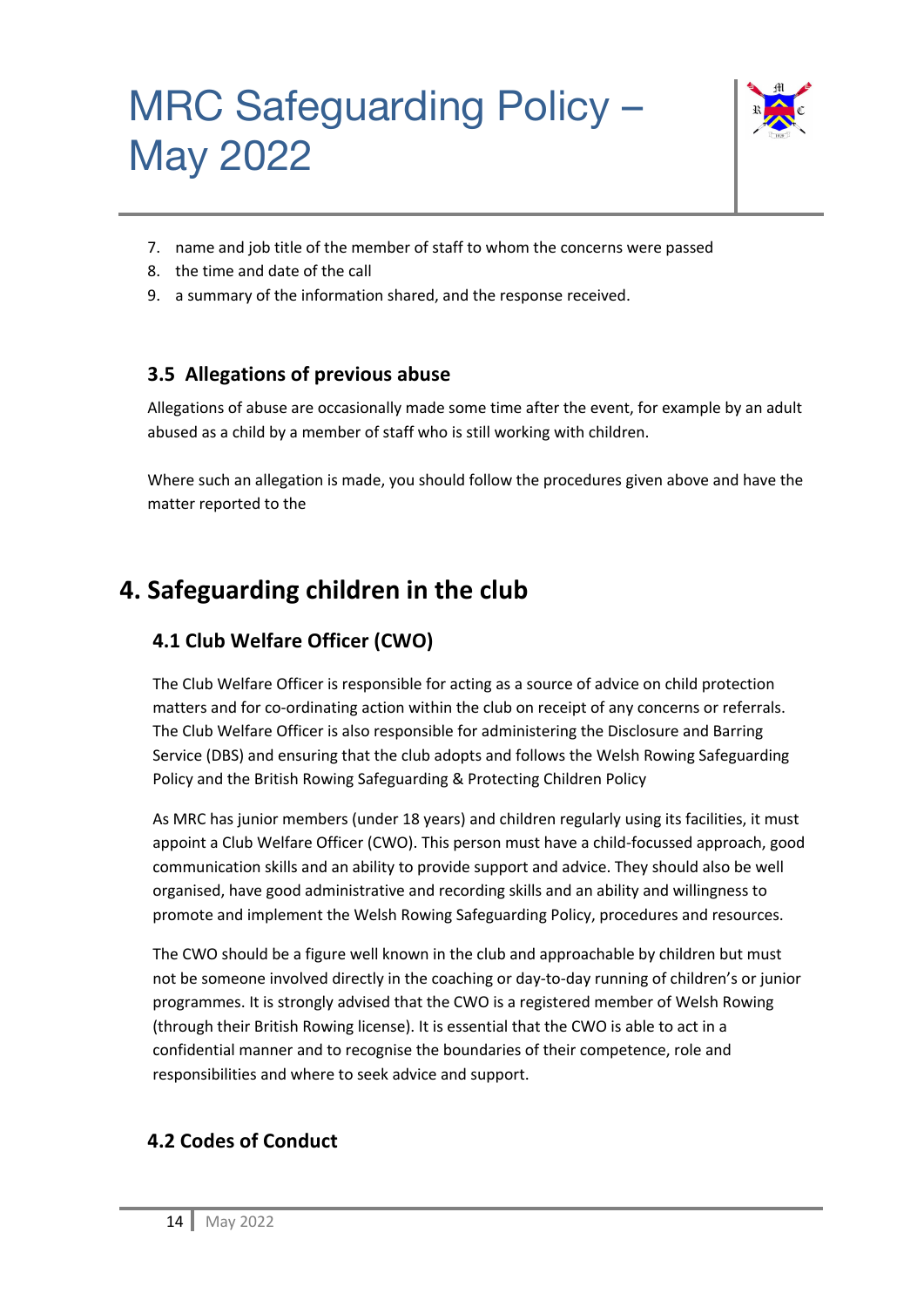

The Monmouth Rowing Club Code of Conduct is addressed in the range of policies available at www.monmouthrc.org.uk

### **4.3 Changing rooms**

- Adult coaches or volunteers should not shower or change at the same time as the children they have been working with.
- No staff or volunteers, medical or otherwise should be present when rowers of the opposite sex or changing (for example a male coach working with a female crew).
- Separate gender specific changing facilities should be available.
- If a child is uncomfortable showering or changing in public no pressure should be put on them to do so, they should be encouraged to change and shower at home.
- If the club has children with disabilities, they and their carers should be involved in deciding how best they can be assisted. Always ensure the children consent to the assistance that is offered.
- No photographic equipment should be used in the changing room environment. This includes cameras, video cameras, camera phones etc.

### **4.4 Coaching ratios**

Although there is government guidance for people working with groups of children, it is essential in rowing that a Risk Assessment is in place for the club activities and this is reviewed in line with the British Rowing coaching framework as adopted by Welsh Rowing. Participants under the age of 18, even those qualified as coaches, should be supervised at all times.

The level of supervision should take account of the:

- age and ability of the children
- type of training session being undertaken (on land or water)
- children's growing independence
- environment that the session is taking place in
- Risk Assessment

If there is an accident or incident, you should ensure there is always someone available to supervise the remaining children. Coaches working with children should ensure that they do not work in isolation.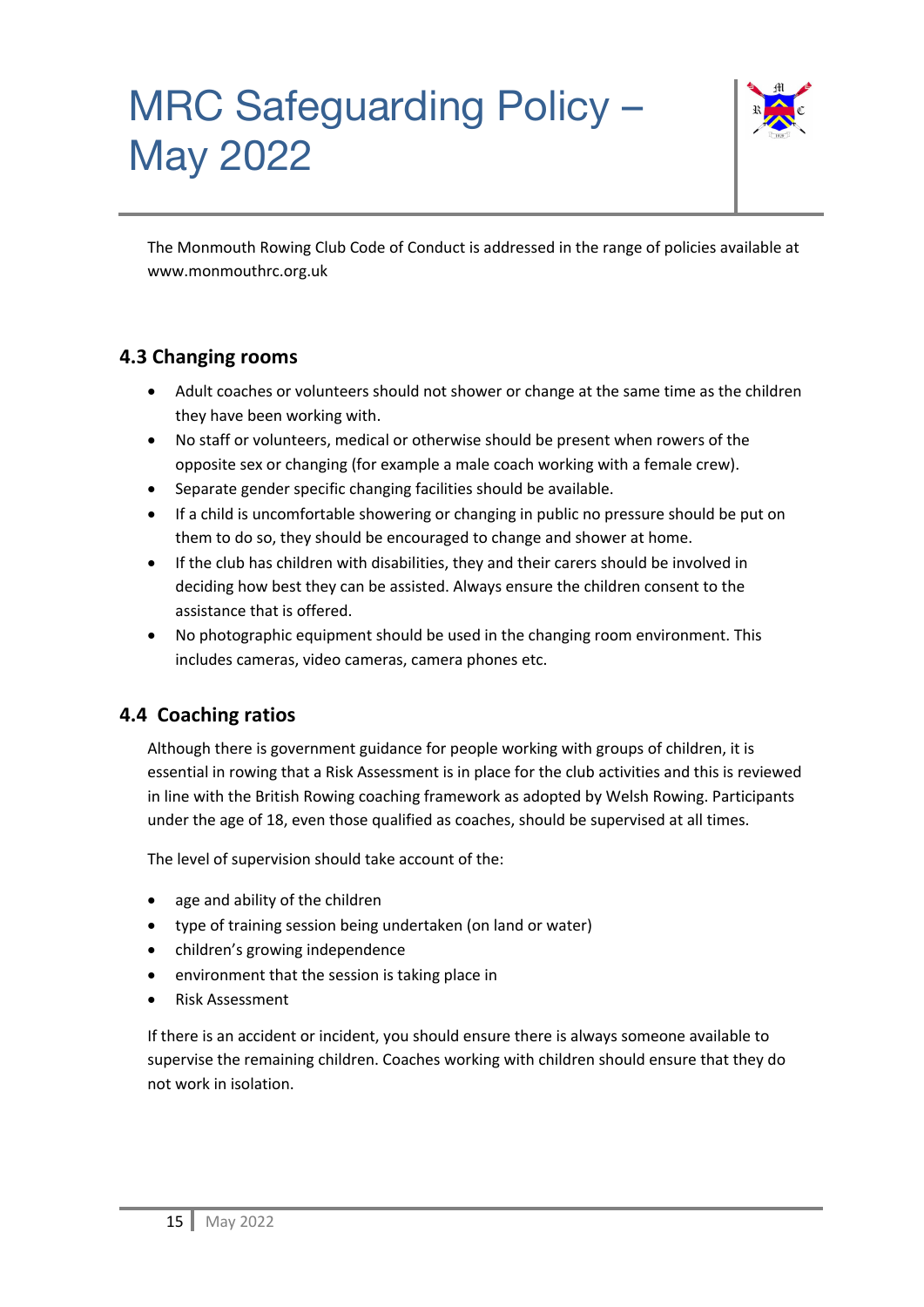

#### **4.5 Organising trips away for junior rowers**

When planning trips for junior rowers the club should use the advice and checklists given in British Rowing's 'Planning Residential Trips for Children' Guidance, Training Camp Checklist and consent forms.

The main factors to consider are:

#### **4.5.1 Communication with parents**

For a short, day trip this may amount merely to details of transport, pick up and return points and times, competition or venue details, team leader or coach contact details, emergency contact details for parents, costs, dietary requirements (if relevant) and any other special requirements or medical details. Strict instructions should be given to parents regarding the drop off and return locations and times.

#### **4.5.2 Transport**

Points to consider include vehicle type (public transport, minibus, coach or private car), any special requirements for rowers with disabilities, length of journey, competence of driver, journey time, distance, stopping points, supervision during journey and legislation regarding seat belts.

#### **4.5.3 Supervision**

The staff or volunteers organising the trip will have the duty of care to act in loco parentis for the duration of the trip. The Club should ensure that the persons they appoint to care for the juniors are appropriately briefed in safety and safeguarding and that they have relevant information regarding any special needs or requirements of any rower. Anyone working in a supervisory role should be appropriately vetted to ensure their suitability to work with children in line with Welsh Rowing's Safeguarding Policy and current legislation.

#### **4.5.4 Emergency Procedures**

The team leader or coach should know how to contact emergency services and have access to at least a basic First Aid box. Those in charge of children have a duty to ensure that they are kept safe and healthy and should not hesitate to act in an emergency and to take lifesaving action in an extreme situation.

Any on-water accident should follow the guidelines given in 'RowSafe: a Guide to Good Practice'. All adults working with the group should be briefed on the reporting procedure should an emergency occur.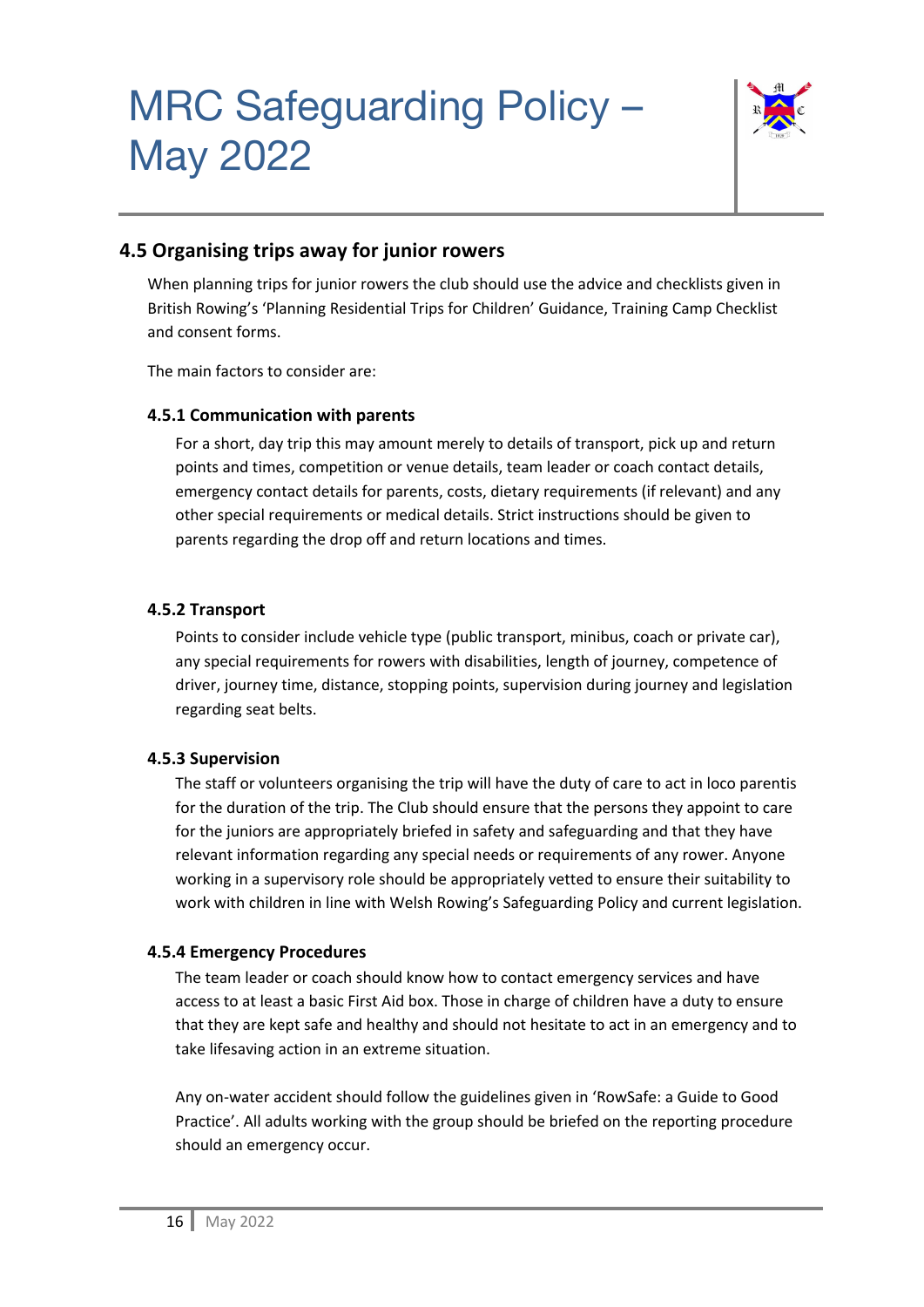

#### **4.5.5 Insurance**

All Registered Individual members of British Rowing are covered for public liability and personal accident cover during rowing activities under British Rowing's policy. Passengers travelling by motor vehicle should be covered by law by the insurances required under the Road Traffic Act (1988). When using private vehicles, it may be necessary to check with the insurance company for any restrictions. Consideration should be given to accident, breakdown and recovery cover.

### **5. Recruiting & selecting people to work with children in rowing**

#### **5.1 Safe recruitment in rowing**

Welsh Rowing will ensure that all reasonable steps are taken to prevent unsuitable people from working with children under their jurisdiction. This applies equally to those recruited in a paid or unpaid (voluntary) position.

The responsibility for having safe and careful recruitment processes in place rests with the MRC. Reference checking, interviewing, attitude and aptitude testing, relevant experience and qualifications are important elements of this process. All of these are just as important as a DBS Checks.

All persons who will have Significant Access to children, or who hold a Position of Trust with the children with whom they come into contact, must first be vetted to establish whether they have any criminal convictions or other past behaviour that suggests they are unsuitable to work with children, or may present a risk to children. Existing volunteers or employees who change their role must also complete the same vetting process.

- Complete an application form. This will help assess the applicant's suitability to work with children, based on their skills and competencies as well as eliciting information about an applicant's past
- Provide two referees
- Provide details of previous volunteering experience or relevant employment
- Provide evidence of their identity (such as a driving licence with photo or passport)
- Complete a Disclosure and Barring Service Check at the enhanced level for the specific role

Please note that completing the above process does not guarantee that an individual is safe to work with children. Welsh Rowing will use the information from a Disclosure and Barring Service (DBS) Check to support the overall recruitment process and assess any potential risk,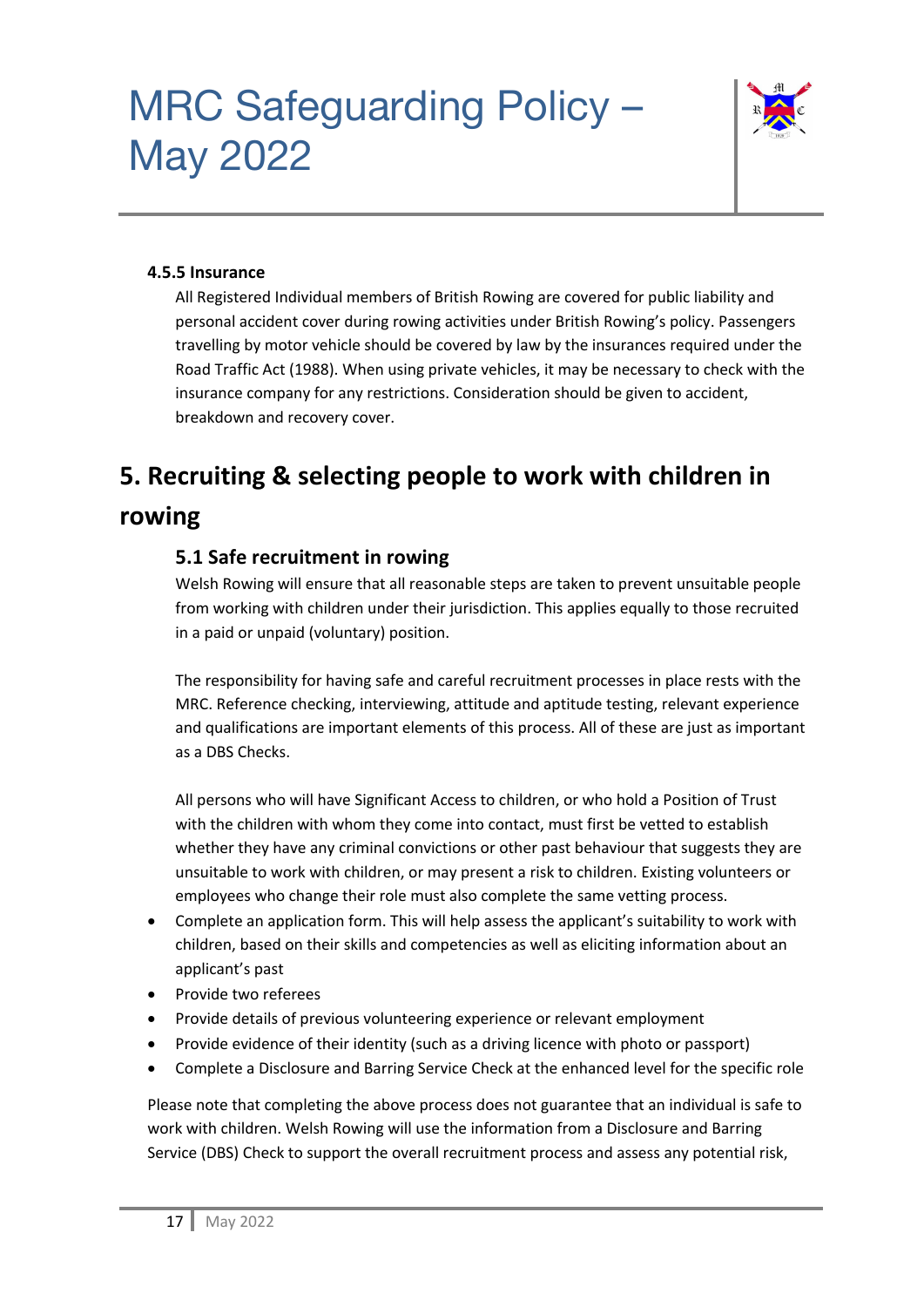

however the Club must also assess for the individual suitability by taking up references, interviewing and supervising.

Detailed notes for CWOs relating to this process are available from Welsh Rowing. Completing a DBS Check is a confidential and sensitive matter and care should be taken to explain how the information contained on the certificate will be treated. This is explained fully in WG 2.1. Any disclosures will be dealt with confidentially, following the guidance set out in Information Sharing: Guidance for Practitioners and Managers, HM Government 2008.

Disclosure and Barring Service (DBS) Check should be renewed at least every three years if a person remains in post or more regularly if, for example, there is a concern raised, if the person changes their role or moves to a new club, or if the person has been absent from the club for a significant period.

### **5.2 Who should have a Disclosure and Barring Service (DBS) Check**

All individuals working in a role that involves significant access to children (anyone under 18), or where they have a position of trust, are required to complete the Disclosure and Barring Service (DBS) vetting process. These include, but aren't limited to:

- Club Welfare Officer (CWO)
- Coaches who will be training children or junior rowers unsupervised
- Any coaches supervising other volunteers of coaches not in Regulated Activity but with access to children whose role would otherwise be considered Regulated Activity.
- Junior co-ordinator
- Trailer drivers who spend time away with children at regattas

The following roles only should have a Disclosure and Barring Service (DBS) check if they involve Significant Access to, and direct contact with children:

- Club officers/committee members
- Volunteer/parent helpers
- Bar staff
- Competition organiser
- Umpire/race official
- Club member
- Club employee/steward

If in doubt, contact Welsh Rowing for advice.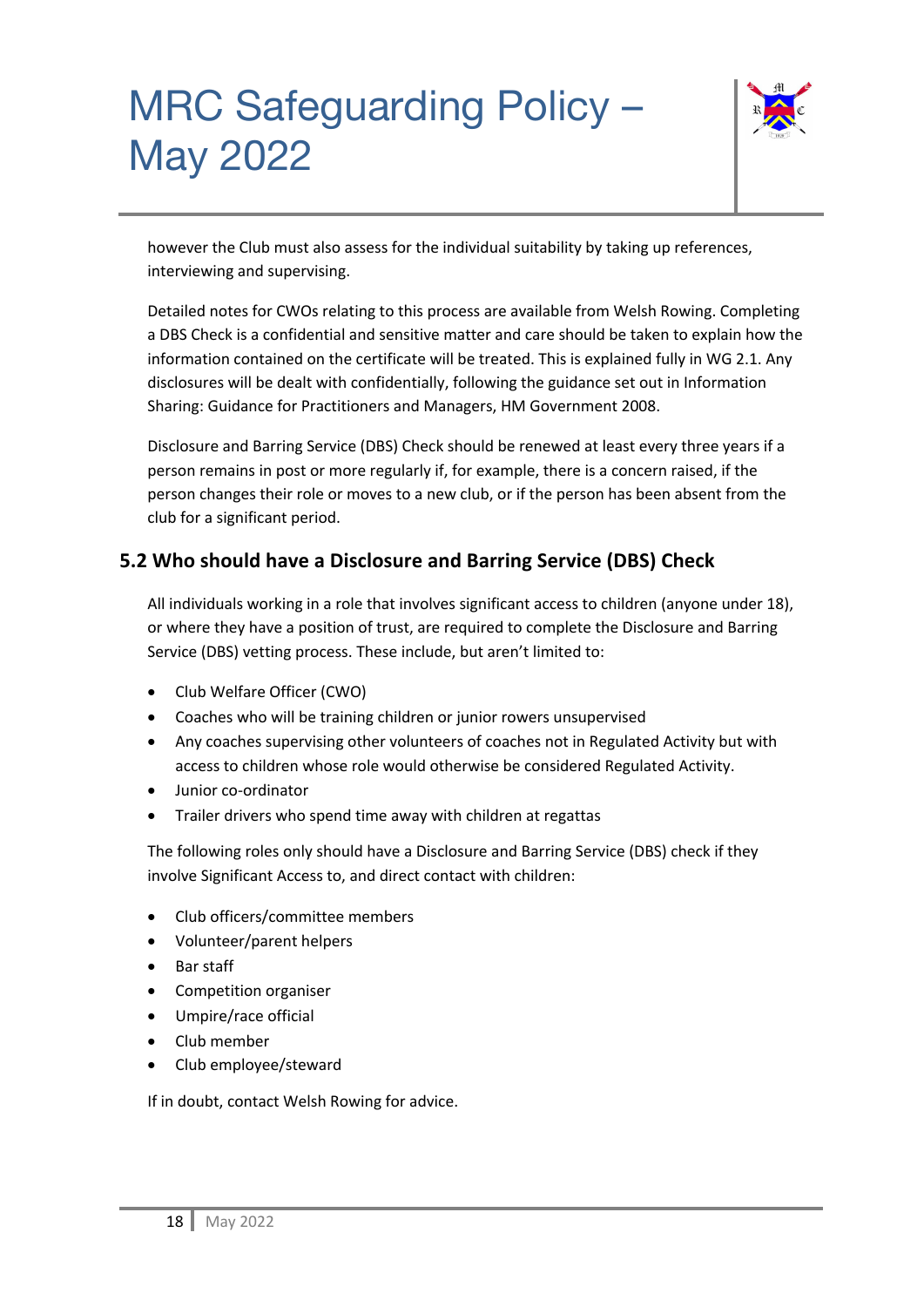

### **6. Awareness and training**

Formal training will help people to work safely and effectively with children by:

- comparing their own practice against what is regarded as good practice and identifying ways to improve
- ensuring that they are not placing themselves at risk from allegations
- recognising their responsibilities and reporting any concerns about suspected poor practice or abuse
- understanding the recruitment and selection procedures described (Section 5).

The CWO should maintain a written record of training and relevant qualifications of those working with children within the club.

### **6.1 Recommended minimum levels of awareness and training**

Within the club environment everyone has a responsibility to be aware of this Safeguarding Policy, understand what good and poor practice are and know what to do if they have a concern. All club members and volunteers should have access to the policy document at the club or be made aware that it can be accessed through the Welsh Rowing website.

| Role                        | Welsh Rowing        | <b>British Rowing</b>   |
|-----------------------------|---------------------|-------------------------|
|                             | Safeguarding Policy | Safeguarding            |
|                             |                     | and Protecting Children |
|                             |                     | Workshop or equivalent  |
| <b>Membership Secretary</b> | $\ast$              |                         |
| Club Welfare Officer (CWO)  | $\ast$              | $\ast$                  |
| Junior coaches              | $\ast$              | $\ast$                  |
| Junior co-ordinator         | $\ast$              | $\ast$                  |
| <b>Trailer drivers</b>      | $\ast$              |                         |
| Club residents              | $\ast$              |                         |
| Club officers / committee   | $\ast$              | $\ast$                  |
| members                     |                     |                         |
| Volunteer / parent helper   | $\ast$              |                         |
| Bar staff                   | $\ast$              |                         |
| Competition organiser       | $\ast$              | $\ast$                  |
| Umpire / race official      | $\ast$              |                         |
| Club employee / steward     | $\ast$              |                         |